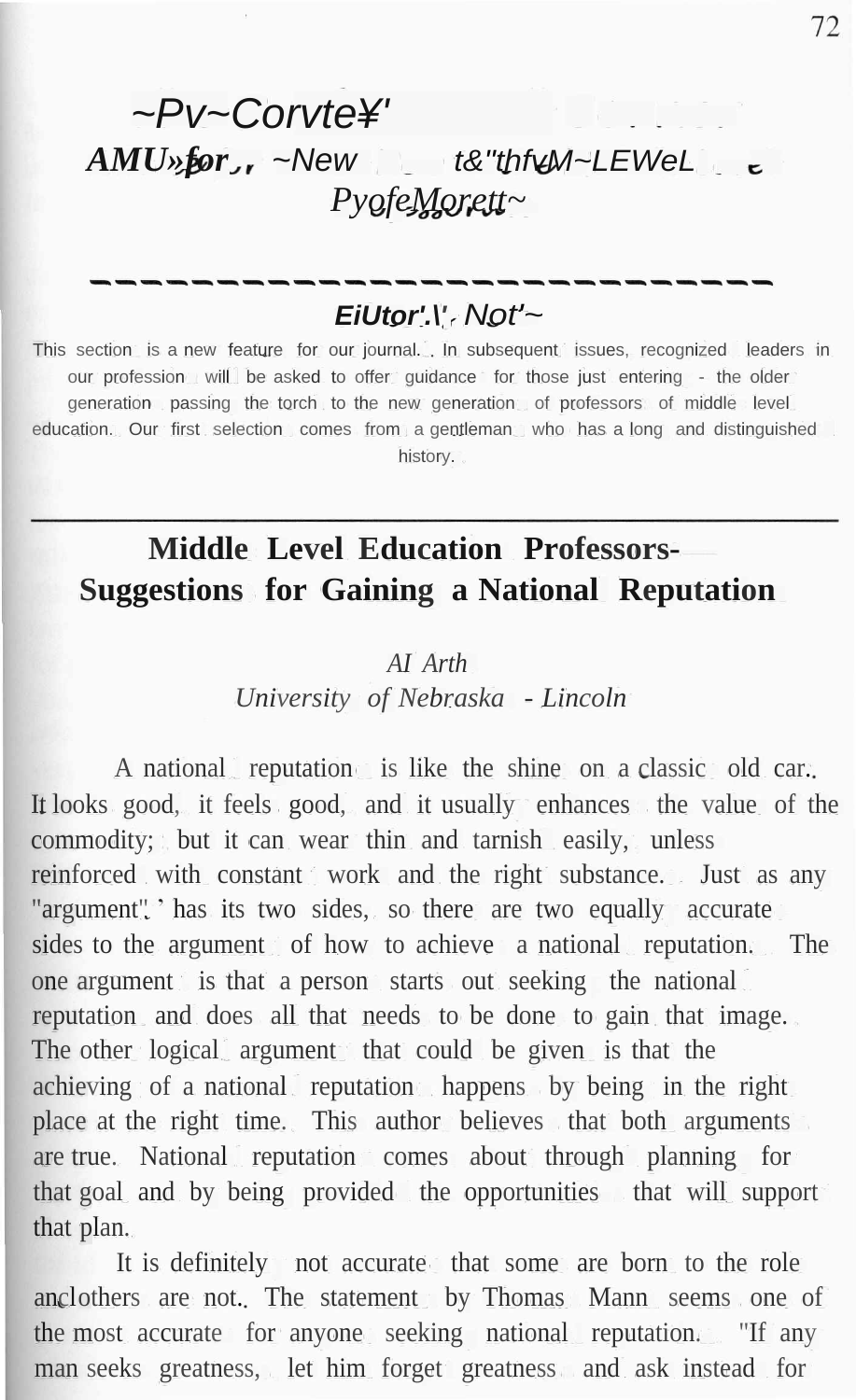truth, and he will then find both," *On Achieving Greatness.* The author has had that statement on his wall for over ten years and has no need to doubt its wisdom or accuracy. Those who choose to tell others of cabbages and kings as a lifelong career must be in pursuit of the truth as the route to reputation.

In the beginning, the doctorate seems to be an anointing. that carries with it a series of responsibilities that are taxing and bewildering. As the new professor begins to teach others in the arena of the university, he/she finds the audience to be tolerant of teaching style while in search of knowledge or applicable skills. How do you teach others as an authority of some sort about something? That anxiety soon gives way to a reality of the need to quote others or quote yourself to underscore a point so that your audience finds you presumably more accepting and helpful. In the beginning, new professors find that having written nothing, or very little, can make quoting oneself very difficult. So most novice assistant professors tend to quote others. Many believe that accurately using the work of others could gain acclaim for the presenter. However, this procedure really only serves one purpose, to allow the professor to find out what others think they know about his/her area of expertise. It does very little for the development of real academic pursuit...

The university has only one purpose: to provide conditions that will allow for thinking-a thinking that is free of bonds set by others who were there first. Thinkers have something to tell; copiers have something to sell. A person cannot make a choice he/she has not heard of. Thinkers tell of choices yet to be made. Communication appears to be the only real reason for human association. Persons with national reputations tend to communicate more, and in a more accurate manner, than do the sellers. If you have something of your own to communicate, people will listen. If you communicate better than others do, they will listen to you even more.

There seem to be nine major factors that support the development of a national reputation. The person seeking a national reputation has to be better than others in these nine (9) areas: (1) actively doubt the idea; (2) always debate the idea; (3) be

73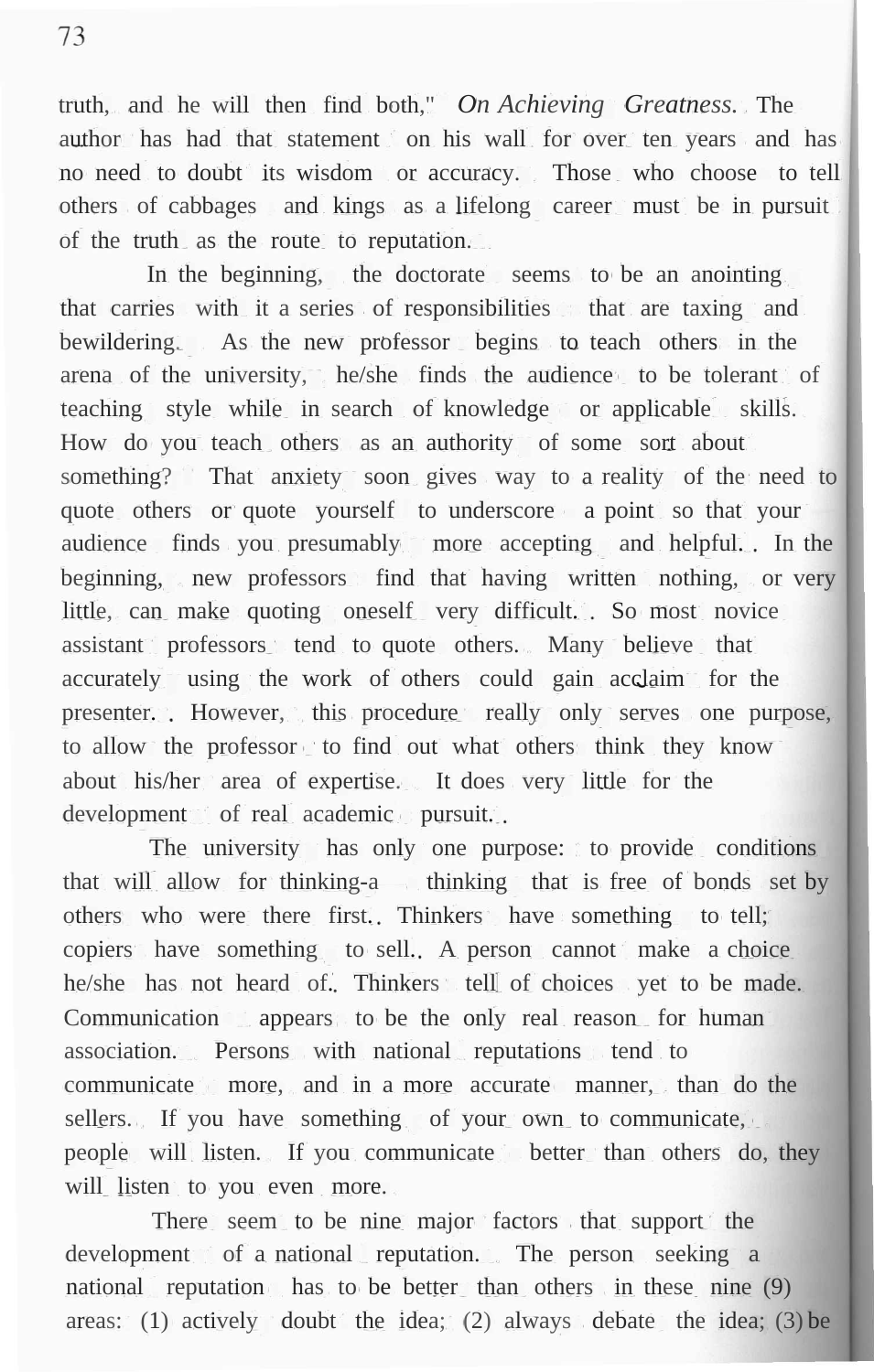willing to be proven wrong; (4) write for anyone at any time-talk to anybody at any time; (5) stand for something; (6) set your own standards; (7) don't hurt anyone; (8) be available; and (9) love what you are doing with an insatiable passion.

(1) Actively doubt the idea. We were made to think; therefore, we should do it. Ironically, the first rule for gaining a national reputation would be to not buy on face value what someone with a national reputation is trying to sell, be it idea or product. The doubts you present to the idea help you develop related ideas for yourself. Doubt allows for innovation of an idea. The value of your thoughts is no less than that of the authorities' thoughts, if conceived honestly and accurately. Very few national reputations are built on parroting others' ideas. The audiences that seek you out can rehash old ideas on their own and by themselves. Attack of a premise or proposition for attack's sake is not the answer, either. Challenge the conditions of the information. Look for prejudice in the author, and you will find how to protect yourself fro a similar human error. Tolerance for turbulence is sometimes a phrase attached to the curriculum environment. It fits very well in the arena of academic investigation. Thinking is uncomfortable, the authority is an uncomfortable person, and many times that trait will make those near him/her uncomfortable. Disequilibrium is the beginning of real inquiry.

(2) Always debate the idea. Try to find the subcomponents of an issue. Those who can simplify an issue by seeing the basis for the conflict or the challenge will always surpass in value as a speaker those who are swept up in any emotions that may be tied to the issue and, therefore, grounded in the status quo. The idea, the cognition, is the issue. A national consultant can come in from outside the local issue allowing the people who want you to work with them time to walk away from the frustration and the fatigue of approaching solutions. A consultant's responsibility is to not let his/her audience abandon the idea they want help with. The consultant must keep bringing them back to the idea from a different prospectus. Your constant pursuit as an authority makes you an asset to those who have given in to the problem. You will be sought out because of your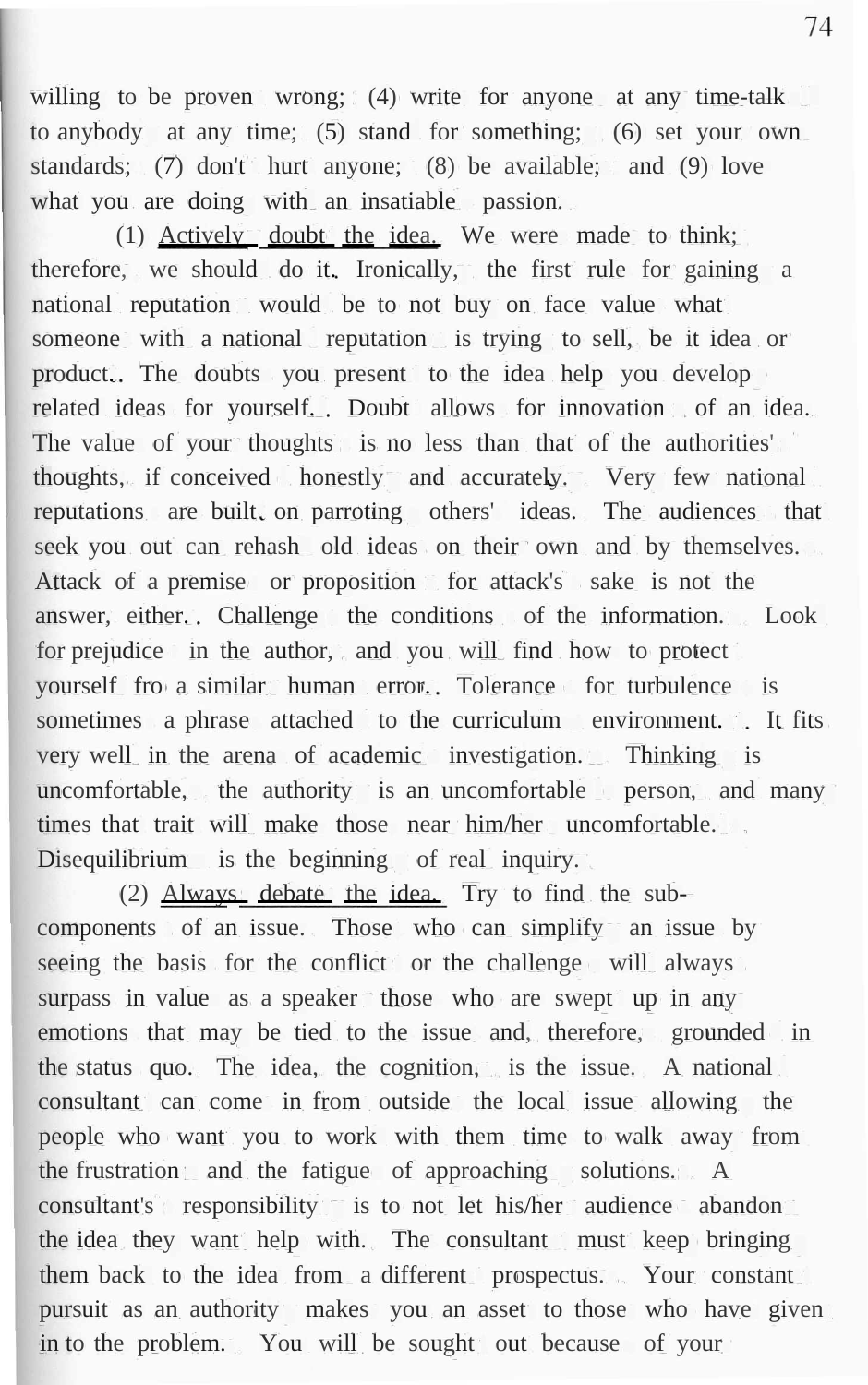persistent engagement of the concepts and problems that have bogged down those who have the problems. Audiences tell other audiences of your tenacity, and it becomes a sought after element. The nation oftentimes forms a collective solution to an issue. National reputation comes from totally understanding an issue and then understanding the local constraints on the solutions. The national consultant must have a prospectus of the problem in relation to the total of the idea. It is the consultant's responsibility to approach the problem with less baggage than those who are tied down by the realistic constraints that may not allow them to think objectively. This approach allows for establishing partial successes in different parts of the nation that can be brought to any one particular situation as a possible solution. The wise consultant is learning while teaching.

(3) Be Willing to be proven wrong. If the search for truth is your goal, then there is no absolute right or wrong, only the situation of more effective and less effective ideas, which contribute to solutions. And, if this search is conducted with integrity, then the solution will be a truthfully honest one. A fear of good national consultants is to believe an idea to be accurate, given that they have accumulated the data that designed a solution as being accurate; present it as a feasible solution to a major concern; and then find that the recommendations they have made have caused the situation to worsen. And the worsening was the fault of the consultant. The group trusted his/her judgment, in part, because of the national reputation. Certainly the way to protect against this is to have the materials, solutions, or concepts reviewed by peers. But when you are the leading inquirer, the review process may take a while or, in itself, be faulty or inaccurate in duplication or distorted because of missing elements. At all times integrity must support the consultant's actions. No other justification is acceptable. The people you serve create your national reputation. It takes a very long time to establish. It can be erased quite rapidly. It must be guarded by constant self inquiry. In some cases, a searching for challenges that will help prove your point is valid. Invite and cause peers to review your material.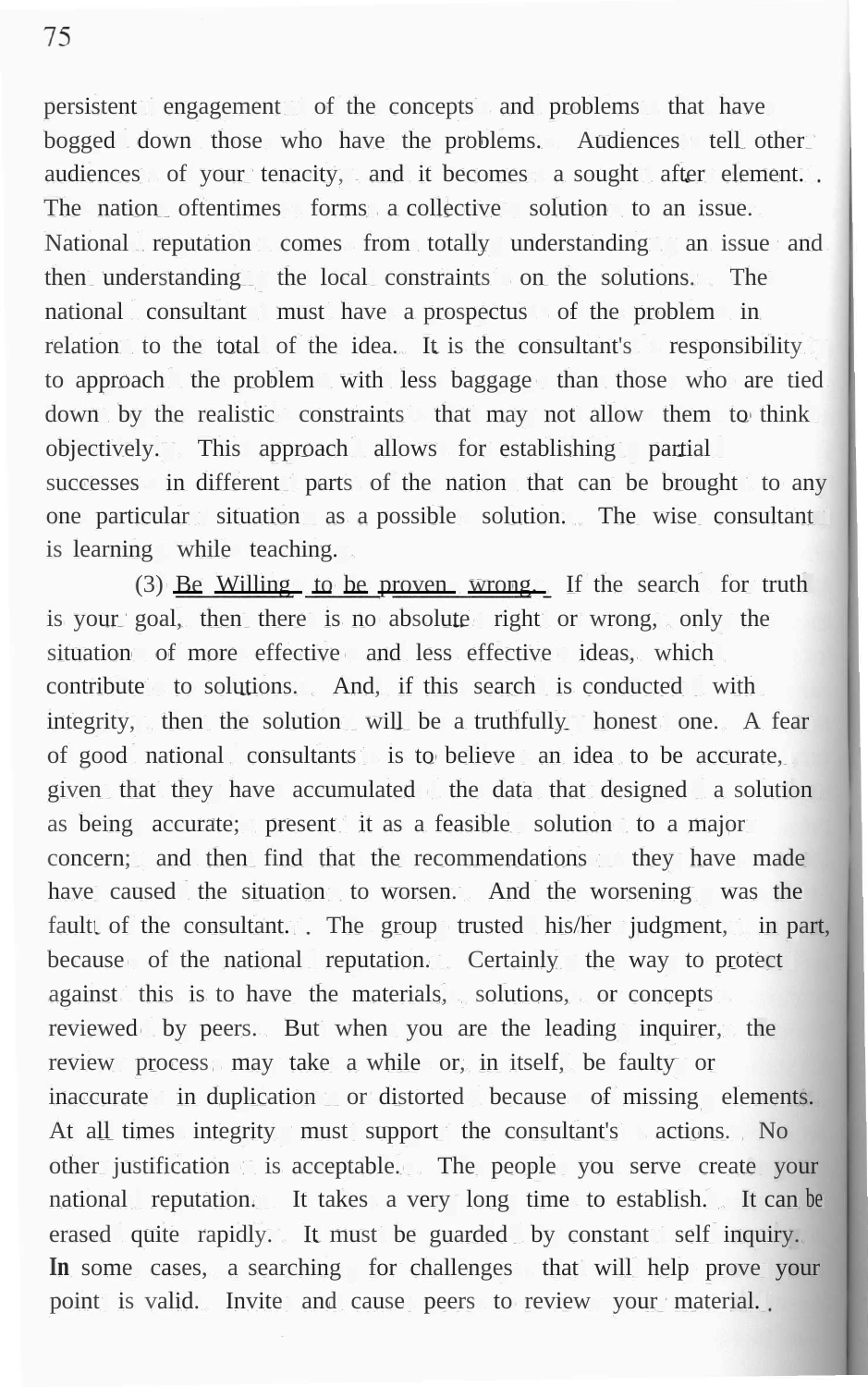(4) Write for any body at any time-talk to any body at any time. While an assistant professor in his second year of university employment, the author asked the most published person in the college how he ever acquired that status. The author asked him at an after-hours get together at a major convention in Chicago. Those circumstances may be the only type that truly allow freshmen and senior professors to exchange real thoughts on equal terms. The author will always remember this full professor's answer, and it has proven to be accurate counsel. He said, "I write for anybody any time they want me to. I'll write for the back of matchbook covers, if somebody allows me to." The author would pass on to anyone who has read this far this sage advice. The author has spoken to "groups" of two and well over 2,000. He has spoken on radio, TV, and teleconference set-ups. He has spoken to highly interested, partially interested, and hostile, disinterested groups because he was asked to. He does not choose his audience by their potential recepti veness but rather by their willingness to invite him. He will speak outside of his expertise with a disclaimer that illustrates where his opinions are coming from. In almost all cases, he does speak within his area of expertise. The audiences' may vary drastically in receptiveness.

(5) Stand for something. Fence riders are the couch potatoes of the university community. Sometimes they are the first to secure tenure, but they are not the strength of the university. The thoughtful people who believe in something and make their beliefs known are true scholars. National reputation is, in part, gained from being different. This factor does not usually happen immediately. In this author's situation, it took almost six years of uncertainty as an assistant professor before finding out what he wanted to be when he grew up. There were those who tried to counsel him out of his specialization, and those who encouraged him to find a specialty, an equal number on both sides. The encouraging ones were those who represented something. They themselves had ideas and concepts fresh in the university setting. Their counterparts represented everything. As the author moved away from his group by believing in something special, he found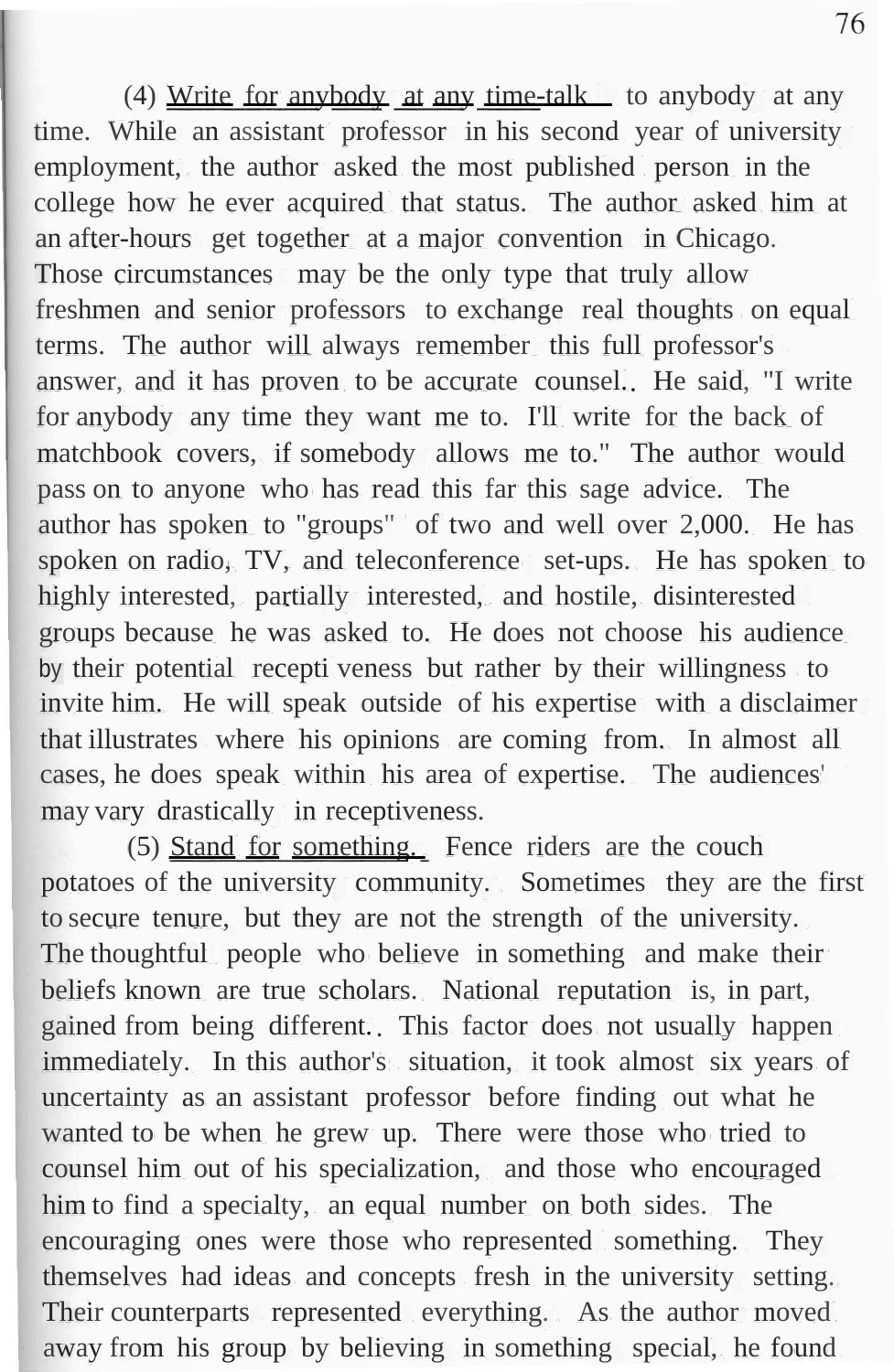77

his field welcomed him, but some did. A very special few did. He and these professors formed an invisible college, exchanging ideas and support for each other. The author's invisible college numbered only nine members, but what a group they were. Each specialized in something slightly different, yet each supported the total of the idea they believed in and that was the idea they presented to the nation.

(6) Set your own standards. Group rules belong to no one; therefore, no one is really totally committed to the absolute exact following of the rule. Even within the author's invisible college, there are those who operate at different levels of expertise with nine different codes of conduct in relation to interpretation, data gathering, method of presentations, and interactions with each other. The absolute factor is integrity. All members of the invisible college hold that in common. "To thine own self be true," seems to be the ultimate challenge. You are readily sized up by the participants of the workshops, the in-service sessions, and the con ventions to which you present. Your standards are your business card. A business card should quickly present the facts of the person and the depth of the involvement. Speakers who hand out "key chains" present a standard that says this is the first gimmick, call this number and get the best of the new bag of tricks. These "mail order" consultants are short-lived. They are delightful to follow because they make a real consult look very good. In the long run, only the individual can "rule" on his/her standards. Only an honorable person sustains a national reputation.

(7) Don't' hurt anyone. The value of the battle is in the strength of the opponent. Once a national reputation is acquired, it conveys with it some degree of accepted credibility. That factor is sometimes threatening to people who are already unsure in their professional environment. A national reputation must be constantly maintained by exposure and by noted contributions to the profession. It can't be mentioned at the expense of lesser people who, by their location or job description, react with limited knowledge. In other words, no cheap sots allowed in order to make yourself look good. To put it another way, the national consultant will frequently confront a situation similar to that of the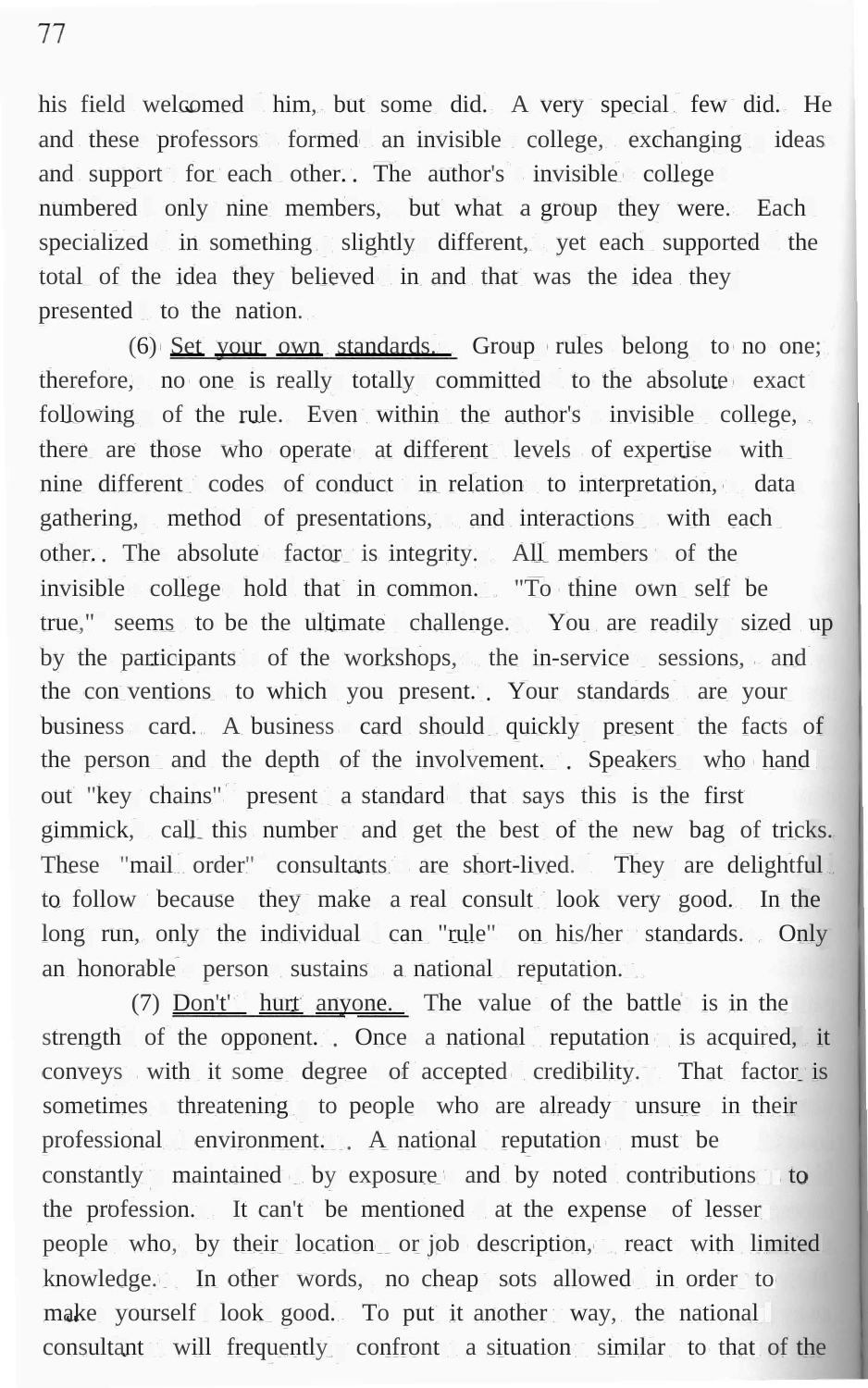Hollywood epic of the "gunfighter" with the reputation being called out by the local bully because the former, by his mere presence, is a threat to the local reputation of the latter. A real challenge needs and must get an answer to what may be a devious question. And, as with the true hero/heroine of the western epic, the really powerful gunslinger keeps his/her big gun holstered and walks into the sunset and boards a 747. The power that accompanies a national reputation has to be used with caution. It truly is a double-edged sword and can be of tremendous assistance, when used humanely.

(8) Be available. A verbal request on a telephone or a letter of inquiry represents a request for help. This inquiry may not lead to a consultant engagement. If the question weren't important to the inquirer, they wouldn't have initiated the inquiry. A national reputation carries with it the responsibility of helping the nation, which must have no preferred regions in relation to providing assistance for the pursuit of solutions. I remember very distinctly an episode that took place many ears ago and involved one of my best doctoral students. There was a question as to the interpretation of a point of view of a very prestigious national figure who maintained a very high national reputation. A letter of inquiry was sent requested further information in the form of a more complete bibliography so the concept could be better researched. The letter was returned with a scrambled message at the bottom, "Read the book again," accompanied by the initials of this person beneath the statement. To this day the author wonders if the ivy covering on this gentleman's windows still isolates him from the questions of the real world outside his pristine laboratory. He refused a request to dispel ignorance. Was the inquiry too unimportant? Be available and remember-no person who inquires is more or less important than another. Only important inquiries will be sent to you.

(9) Love what you are doing with an insatiable passion. What you are doing cannot be an occupation. It must be a passion. Maybe this item should have been number one because without this factor, a national reputation cannot be obtained.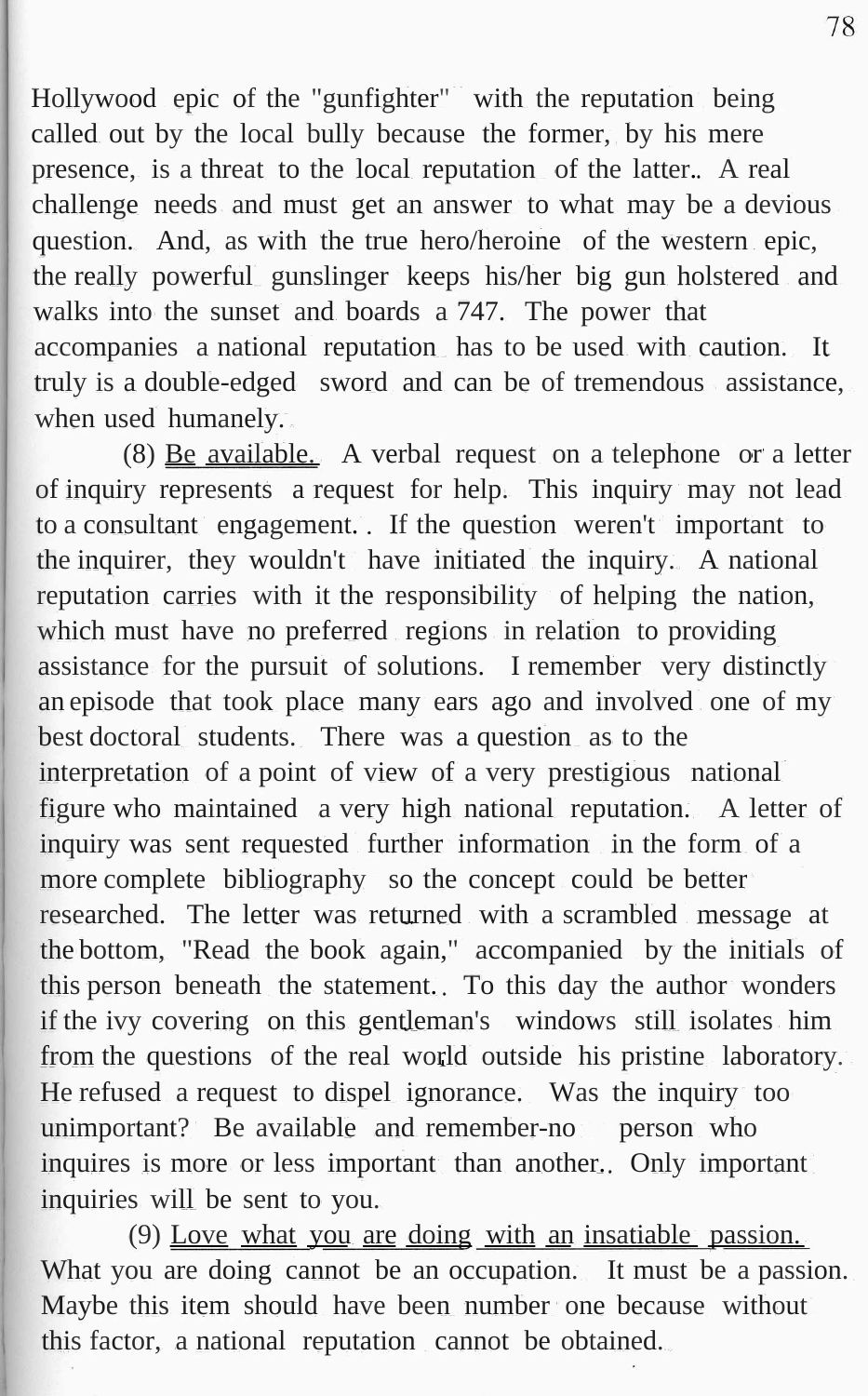### **Conclusion**

Maybe there are really only two things that separate those who gain a national reputation and those of equal talent who do not gain national reputations. If you can overcome these two factors, you have "got it made" as the expression goes. They take their toll in the long run.

The first of these factors is travel. There was a movie out some years ago that starred two-well known comedians and had, in the title, almost every form of transportation. The film depicted, in a humorous manner, the difficulty of getting from point A to point B. The movie was very real to many of us. After a few years, the back of the seat of one airline looks just like another, one rent-acar like another, one cab like another, one motel like another. Airports are rated by their number of moving walkways and dried fq.lit stands. Cities become blurs and are rated as easy, not so easy, or hard places to get in and out of.

The second factor is endurance, physical and mental. You must have the stamina to propose, pursue, evaluate, and put into perspective what you have done for the people that have placed their trust in you. This takes time and energy.

Here are tests to determine if it's worth it. When you face the audience and begin to speak: Is there a thrust of adrenaline? Do the minutes and hours fly by? Is there always a little more to say to the group than the time will allow? Do you have something new to teach each time? Did you help somebody? If the answers to these questions are all yes, then it's permissible to continue as a consultant.

You must ask similar questions about our ideas. Is the article I am working on this time the most exciting I have written so far? Does this article have the potential to influence somebody toward a better professional or personal life? Am I proud of my effort? Did I maintain my integrity? If the answers to these questions are yes, then it is permissible to continue to develop your national reputation.